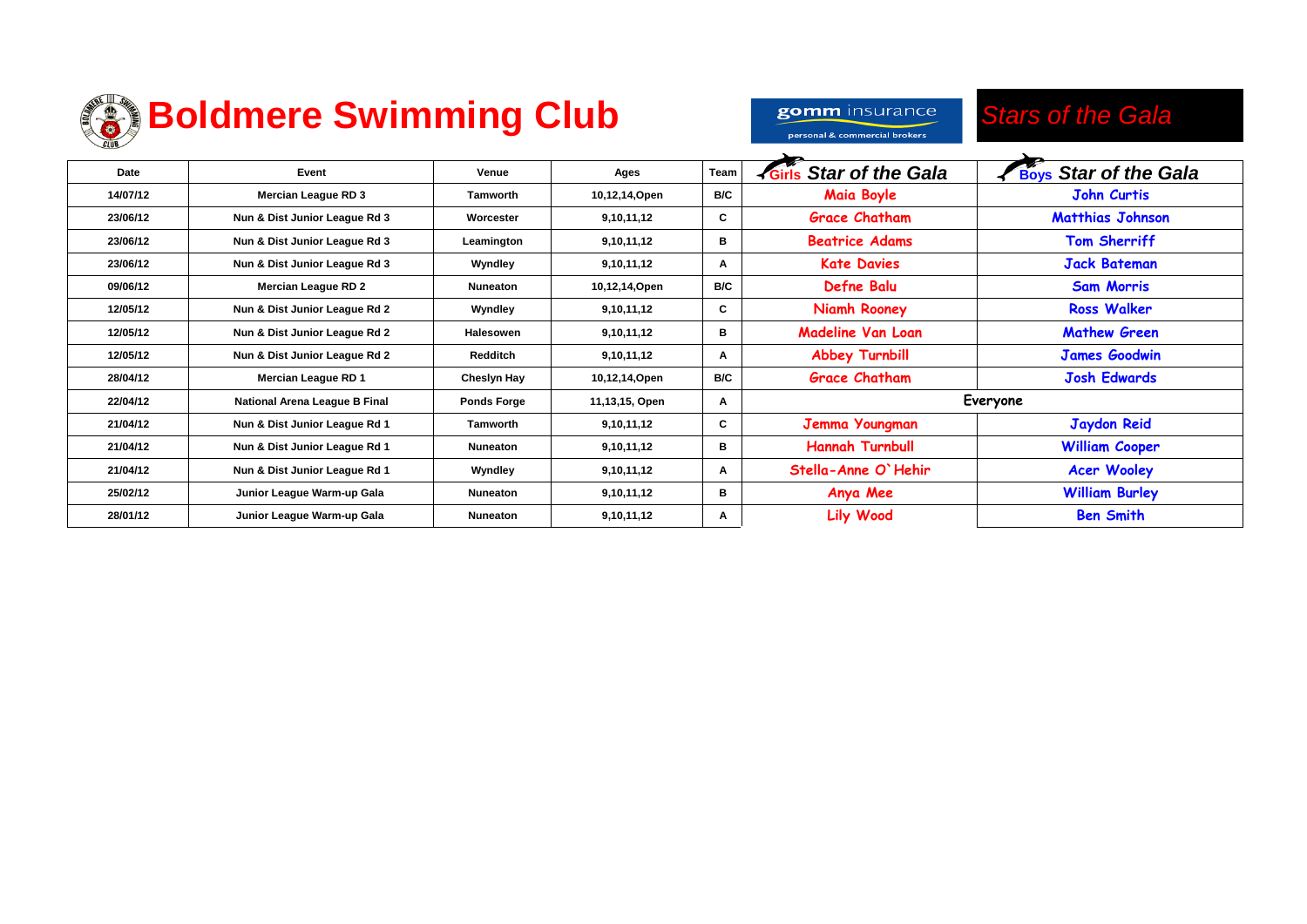

gomm insurance personal & commercial brokers

*Stars of the Gala*

| Date     | Event                               | Venue               | Ages           | Team         | <b>K</b> Girls Star of the Gala | <b>K Boys Star of the Gala</b> |
|----------|-------------------------------------|---------------------|----------------|--------------|---------------------------------|--------------------------------|
| 10/12/11 | National Arena League Div 3 Rd 2    | <b>Nuneaton</b>     | 11,13,15, Open | $\mathbf{C}$ | <b>Charlotte Weston</b>         | <b>Chris Joyce</b>             |
| 10/12/11 | National Arena League Div 2 Rd 2    | <b>Stechford</b>    | 11,13,15, Open | B            | <b>Alex Dolan</b>               | <b>Ben Campbell</b>            |
| 10/12/11 | National Arena League Div 1 Rd 2    | Coventry            | 11,13,15, Open | A            |                                 | Everyone                       |
| 27/11/11 | <b>National Junior League Final</b> | Corby               | 9,10,11,12     | A            |                                 | Everyone                       |
| 12/11/11 | National Arena League Div 3 Rd 2    | <b>Sheffield</b>    | 11,13,15, Open | C            | Lois West                       | <b>Teerath Khaira</b>          |
| 12/11/11 | National Arena League Div 2 Rd 2    | <b>Chesterfield</b> | 11,13,15, Open | B            | <b>Katie Richardson</b>         | <b>Leo Karski</b>              |
| 12/11/11 | National Arena League Div 1 Rd 2    | <b>Mkt Draayton</b> | 11,13,15, Open | A            | <b>Gina Dolan</b>               | <b>Matt Price</b>              |
| 08/10/11 | National Arena League Div 3 Rd 1    | Queens Derby        | 11,13,15, Open | $\mathbf{C}$ | <b>Caitlin Meade</b>            | <b>Reece Whittaker</b>         |
| 08/10/11 | National Arena League Div 2 Rd 1    | <b>Mansfield</b>    | 11,13,15, Open | B            | <b>Alice Dearing</b>            | <b>Adam Hall</b>               |
| 08/10/11 | National Arena League Div 1 Rd 1    | <b>Pingles</b>      | 11,13,15, Open | A            | <b>Morgan Harlow</b>            | <b>Josh Winnicott</b>          |
| 02/10/11 | Junior League Southern Area Final   | <b>Stechford</b>    | 9,10,11,11     | A            | Everyone                        |                                |
| 10/09/11 | Junior League A Team Final          | Wolverhampton       | 9,10,11,12     | A            | Everyone                        |                                |
| 09/07/11 | <b>Mercian League RD 3</b>          | Leamington          | 10,12,14, Open | B/C          | <b>Camilla Chatfield</b>        | <b>Leo Karski</b>              |
| 25/06/11 | Nun & Dist Junior League Div 1 Rd 3 | Wyndley             | 9,10,11,12     | A            | <b>Luaren Wall</b>              | <b>Roan Griffiths</b>          |
| 25/06/11 | Nun & Dist Junior League Div 1 Rd 3 | Wyndley             | 9,10,11,12     | B            | Lois West                       | <b>Zach Andrews</b>            |
| 25/06/11 | Nun & Dist Junior League Rd 3       | <b>Stechford</b>    | 9,10,11,12     | $\mathbf{C}$ | <b>Katherina Hall</b>           | <b>Cenk Balu</b>               |
| 11/06/11 | <b>Mercian League RD 2</b>          | Wombourne           | 10,12,14, Open | B/C          | Jemma Youngman                  | <b>Daniel Lynch-Davies</b>     |
| 14/05/11 | Nun & Dist Junior League Div 1 Rd 2 | Leamington          | 9,10,11,12     | A            | <b>Alexandra Bartley</b>        | <b>Taleb Givens</b>            |
| 14/05/11 | Nun & Dist Junior League Div 1 Rd 2 | <b>Rugby</b>        | 9,10,11,12     | B            | <b>Imogen Houghton</b>          | <b>Sam Morris</b>              |
| 14/05/11 | Nun & Dist Junior League Rd 2       | <b>Tamworth</b>     | 9,10,11,12     | $\mathbf{C}$ | Amelia Van Loan                 | <b>Lewis Myers</b>             |
| 30/04/11 | <b>Mercian League RD 1</b>          | Leamington          | 10,12,14, Open | B/C          | <b>Madeleine Van Loan</b>       | <b>Cenk Balu</b>               |
| 17/04/11 | <b>National League B Finals</b>     | <b>Ponds Forge</b>  | 11,13,15, Open | A            |                                 | Everyone                       |
| 09/04/11 | Nun & Dist Junior League Rd 1       | Wyndley             | 9,10,11,12     | $\mathbf{C}$ | <b>Maia Boyle</b>               | <b>Teerath Khaira</b>          |
| 09/04/11 | Nun & Dist Junior League Div 1 Rd 1 | Leamington          | 9,10,11,12     | B            | Molly Sherriff                  | Carl Joyce                     |
| 09/04/11 | Nun & Dist Junior League Div 1 Rd 1 | Walsall             | 9,10,11,12     | A            | <b>Bethany Grant</b>            | <b>Ben Campbell</b>            |
| 26/02/11 | Nun & Dist Junior B League Warm Up  | <b>Nuneaton</b>     | 9,10,11,12     | B            | <b>Grace Ballinger</b>          | Jamiroquai Sneekes             |
| 29/01/11 | Nun & Dist Junior League Warm Up    | <b>Nuneaton</b>     | 9,10,11,12     |              | <b>Alexandra Bartley</b>        | <b>Tim Beesley</b>             |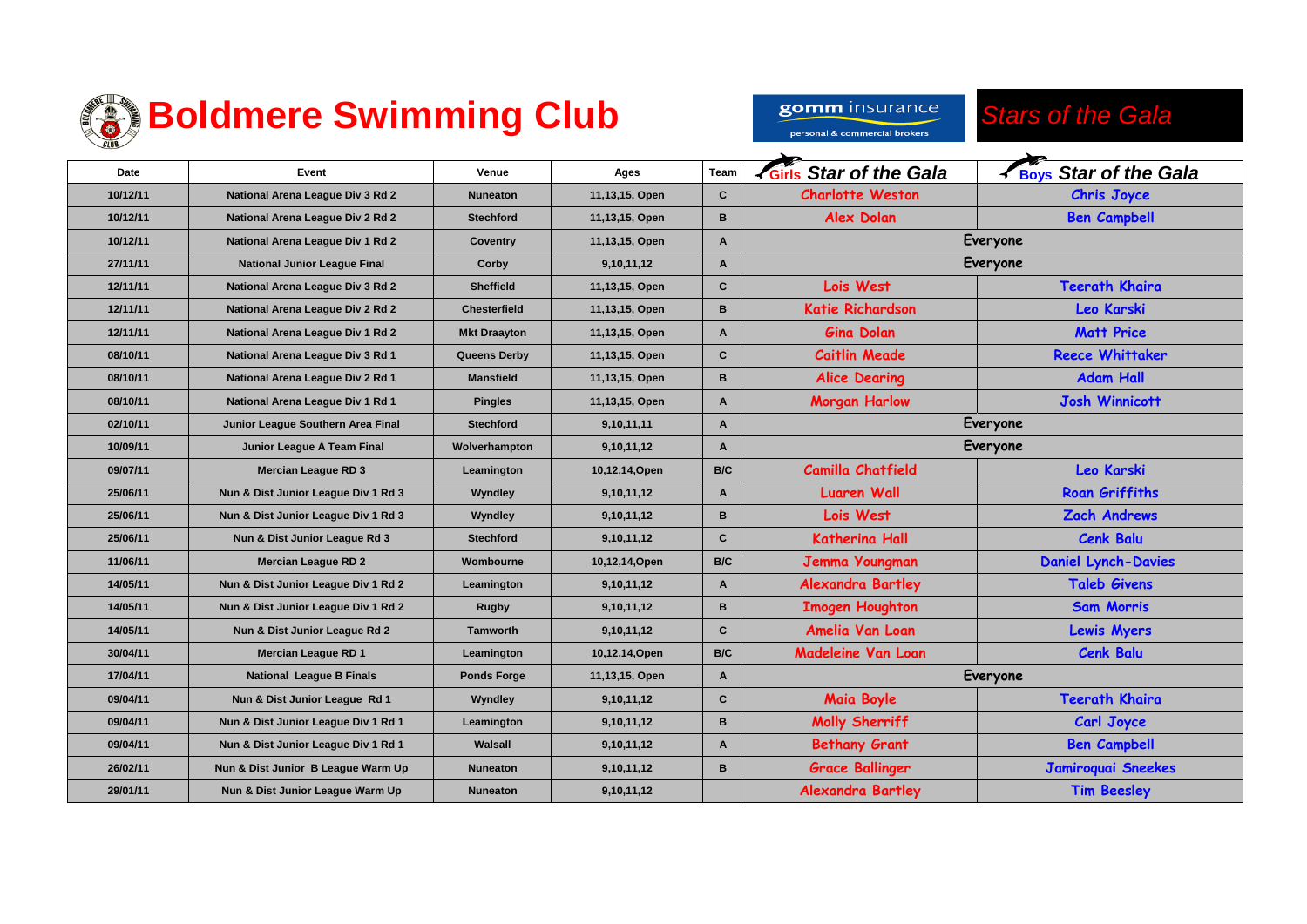

### *Stars of the Gala*

| Date     | Event                               | Venue                    | Ages                   | <b>Team</b> | <b>Siris Star of the Gala</b> | <b>Boys Star of the Gala</b>         |
|----------|-------------------------------------|--------------------------|------------------------|-------------|-------------------------------|--------------------------------------|
| 11/12/10 | National Arena League Div 3 Rd 3    |                          | 11,13,15, Open         | C           | Georgina Dolan                | <b>Lewis Gordon</b>                  |
| 11/12/10 | National Arena League Div 2 Rd 3    | <b>Cheslyn Hay</b>       | 11,13,15, Open         | в           | <b>Katie Richardson</b>       | <b>Archie Langston</b>               |
| 11/12/10 | National Arena League Div 1 Rd 3    | Coventry                 | 11,13,15, Open         | Α           |                               | Everyone                             |
| 28/11/10 | <b>National Junior League Final</b> | Corby                    | 9,10,11,12             | A           |                               | Everyone                             |
| 13/11/10 | National Arena League Div 3 Rd 2    | Leamington               | 11,13,15, Open         | C           | <b>Emma Buckroyd</b>          | <b>John Curtis</b>                   |
| 13/11/10 | National Arena League Div 2 Rd 2    | Coventry                 | 11,13,15, Open         | в           | <b>Lauren Wilson</b>          | <b>Tom Bloor</b>                     |
| 13/11/10 | National Arena League Div 1 Rd 2    | <b>Stafford</b>          | 11,13,15, Open         | A           | <b>Emma Smith</b>             | <b>Ben Stanford</b>                  |
| 16/10/10 | <b>Girls Gala</b>                   | <b>Droitwich</b>         | 9,1011,12,13,14,, Open | A           |                               | Elmena Saunders / Katie & Anna Forde |
| 09/10/10 | National Arena League Div 1 Rd 1    | <b>Stechford</b>         | 11,13,15, Open         | A           | <b>Givenchy Sneekes</b>       | <b>Adam Kelly</b>                    |
| 09/10/10 | National Arena League Div 2 Rd 1    | <b>Tamworth</b>          | 11,13,15, Open         | в           | <b>Alice Dearing</b>          | <b>Charlie Hackett</b>               |
| 09/10/10 | National Arena League Div 3 Rd 1    | <b>Stafford</b>          | 11,13,15, Open         | C           | <b>Morgan Harlow</b>          | <b>Tom Songhurst</b>                 |
| 03/10/10 | Junior League Southern Final        | <b>Bristol</b>           | 9,10,11,12             | A           | Everyone                      |                                      |
| 11/09/10 | Nun & Dist Junior League Final      | Wolverhampton            | 9,10,11,12             | A           |                               | Everyone                             |
| 10/07/10 | Mercian League Rd 3                 | Wombourne                | 10,12,14,Open          | B/C         | <b>Lauren Cave</b>            | <b>Roan Griffiths</b>                |
| 26/06/10 | Nun & Dist Junior League Div 1 Rd 3 | Wyndley                  | 9,10,11,12             | Α           | Penny Whittingham             | <b>Thomas Bloor</b>                  |
| 26/06/10 | Nun & Dist Junior League Div 1 Rd 3 | Wyndley                  | 9,10,11,12             | в           | Lois West / Alex Dolan        | Leo Karski / Kai Alexander           |
| 26/06/10 | Nun & Dist Junior League Div 3 Rd 3 | Tamworth                 | 9,10,11,12             | C           | <b>Chanel Kang</b>            | <b>Tom Songhurst</b>                 |
| 12/06/10 | Mercian League Rd 2                 | Wombourne                | 10,12,14,Open          | B/C         | <b>Elmena Saunders</b>        | <b>Taleb Givens</b>                  |
| 22/05/10 | 3 Club Gala                         | Lichfield                | 10,13,16,Open          |             | Verity Pratt / Lauren Cave    | Joshua Edwards / Luke Robinson       |
| 10/05/10 | Nun & Dist Junior League Div 3 Rd 2 | <b>Tamworth</b>          | 9,10,11,12             | C           | <b>Maia Boyle</b>             | <b>James Lynch-Davies</b>            |
| 10/05/10 | Nun & Dist Junior League Div 1 Rd 2 | Leamington               | 9,10,11,12             | A           | <b>Bethany Grant</b>          | <b>Sam Dineen</b>                    |
| 10/05/10 | Nun & Dist Junior League Div 1 Rd 2 | Leamington               | 9,10,11,12             | в           | <b>Eden Harlow</b>            | <b>Ben White</b>                     |
| 24/04/10 | Mercian League Rd 1                 | <b>Cheslyn Hay</b>       | 10,12,14,Open          | в           | <b>Lauren Cave</b>            | <b>Ryan Kelly</b>                    |
| 17/04/10 | Nun & Dist Junior League Rd 1       | Chesiyn Hay              | 9,10,11,12             | Α           | Stella-Anne O'Hehir           | <b>Ben Stanford</b>                  |
| 17/04/10 | Nun & Dist Junior League Rd 1       | Walsall                  | 9,10,11,12             | в           | <b>Caitlin Meade</b>          | <b>Jay Martin</b>                    |
| 17/04/10 | Nun & Dist Junior League Rd 1       | Leamington               | 9,10,11,12             | C           | <b>Camilla Chatfield</b>      | <b>Ben Forrest</b>                   |
| 27/03/10 | Leicester League Div 1 Rd 3         | Loughborough             | 11,13,15, Open         | <b>NB</b>   | <b>Emma Greenway</b>          | <b>Harry Elliott</b>                 |
| 06/02/10 | Leicester League Div 1 Rd 2         | <b>Market Harborough</b> | 11,13,15, Open         | A/B         | <b>Danielle Smith</b>         | <b>Luke Robinson</b>                 |
| 30/01/10 | Junior Gala                         | Nuneaton                 | 9,10,11,12             | Α           | Stella-Anne O'Hehir           | <b>Taleb Givens</b>                  |
| 16/01/10 | Leicester League Div 1 Rd 1         | <b>Braunstone</b>        | 11,13,15, Open         | A/B         | <b>Emma Moreton</b>           | <b>Daniel Lynch-Davies</b>           |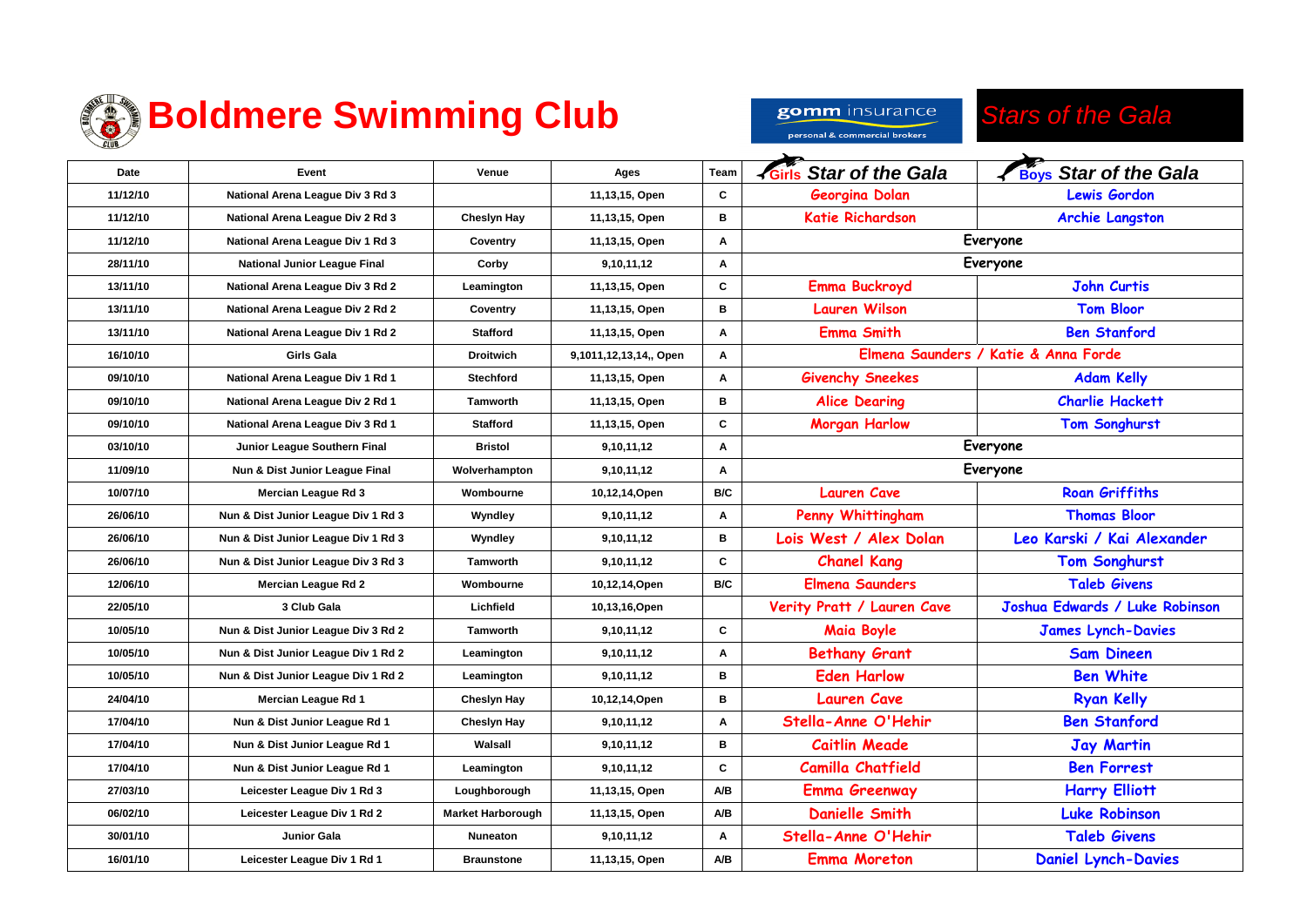

## **<sup><sup>2</sup> Boldmere Swimming Club**</sup>

*Stars of the Gala* gomm insurance personal & commercial brokers  $\rightarrow$  $\overline{\phantom{0}}$ 

| Date     | Event                             | Venue                 | Ages                  | Team      | Girls Star of the Gala         | <b>Boys Star of the Gala</b>                       |
|----------|-----------------------------------|-----------------------|-----------------------|-----------|--------------------------------|----------------------------------------------------|
| 12/12/09 | National Arena League Div 1 Rd 3  | <b>Coventry</b>       | 11,13,15, Open        | A         | <b>Everyone</b>                | <b>Everyone</b>                                    |
| 12/12/09 | National Arena League Div 2 Rd 3  | <b>Stechford</b>      | 11,13,15, Open        | B         | <b>Gina Luckett</b>            | <b>Charles Payne</b>                               |
| 14/11/09 | National Arena League Div 1 Rd 2  | Worcester             | 11,13,15, Open        | A         | <b>Holly Lynch</b>             | <b>Bradley Lynch</b>                               |
| 14/11/09 | National Arena League Div 2 Rd 2  | <b>Hereford</b>       | 11,13,15, Open        | B         | <b>Alice Dearing</b>           | <b>Luke Davies</b>                                 |
| 17/10/09 | Girls' Gala                       | <b>Droitwich</b>      | 9,10,11,12,13,14,Open | B         | Chanel Kang/Phoebe McClenaghan | N/A                                                |
| 10/10/09 | National Arena League Div 1 Rd 1  | <b>Stechford</b>      | 11,13,15, Open        | A         | <b>Alix Swinhoe</b>            | <b>Charlie Hackett</b>                             |
| 10/10/09 | National Arena League Div 2 Rd 1  | <b>Stafford</b>       | 11,13,15, Open        | B         | <b>Katie Richardson</b>        | <b>Matthew Hyde</b>                                |
| 05/09/09 | <b>PIP Trophy Invitation Gala</b> | <b>Braunstone</b>     | 11,13,15, Open        | <b>NB</b> | <b>Emily Gordon</b>            | <b>Peter Shipway</b>                               |
| 27/06/09 | Nuneaton "Diddy" League Rd 3      | <b>Halesowen</b>      | 9,10,11,12            | A         | <b>Lauren Wall</b>             | <b>Matthew Price</b>                               |
| 27/06/09 | Nuneaton "Diddy" League Rd 3      | <b>Tamworth</b>       | 9,10,11,12            | B         | <b>Eden Harlow</b>             | <b>Ben White</b>                                   |
| 27/06/09 | Nuneaton "Diddy" League Rd 3      | <b>Rugby</b>          | 9,10,11,12            | C         | Jemma Graham                   | <b>Jacob Banks</b>                                 |
| 13/06/09 | <b>PIP Trophy Invitation Gala</b> | <b>Braunstone</b>     | 11,13,15, Open        | A/B       | <b>Everyone</b>                | <b>Everyone</b>                                    |
| 13/06/09 | <b>Mercian League Rd 2</b>        | Leamington            | 10,12,14, Open        | A/B       | <b>Lucy Dixon</b>              | <b>Chris Littler</b>                               |
| 30/05/09 | <b>Premier Warehousing Gala</b>   | <b>Coventry</b>       | 11,13,15, Open        | A/B       | <b>Emma Buckroyd</b>           | <b>James Youngman</b>                              |
| 09/05/09 | Nuneaton "Diddy" League Rd 2      | Leamington            | 9,10,11,12            | A         | <b>Chloe Andrews</b>           | <b>Jake Dixon</b>                                  |
| 09/05/09 | Nuneaton "Diddy" League Rd 2      | <b>Nuneaton</b>       | 9,10,11,12            | B         | Jemma Youngman                 | <b>Ben Stanford</b>                                |
| 09/05/09 | Nuneaton "Diddy" League Rd 2      | Worcester             | 9,10,11,12            | C         | Francoise Evans/Emma Hogg      | Jake Markidis/Zeyad Khalil                         |
| 02/05/09 | Mercian League Rd 1               | <b>Cheslyn Hay</b>    | 10,12,14, Open        | B         | <b>Emma Buckroyd</b>           | <b>Harry Elliott</b>                               |
| 26/04/09 | <b>National League Final</b>      | <b>Ponds Forge</b>    | 11,13,15, Open        | A         |                                | Everyone - including the mighty 'Red & Black Army' |
| 25/04/09 | Nuneaton "Diddy" League Rd 1      | <b>Nuneaton</b>       | 9,10,11,12            | A         | <b>Bethany Grant</b>           | <b>Jordan Youngman</b>                             |
| 25/04/09 | Nuneaton "Diddy" League Rd 1      | <b>Tamworth</b>       | 9,10,11,12            | B         | <b>Lauren Wilson</b>           | <b>George Horsley</b>                              |
| 25/04/09 | Nuneaton "Diddy" League Rd 1      | <b>Stechford</b>      | 9,10,11,12            | C         | Amy Gale                       | <b>Teerath Khaira</b>                              |
| 28/03/09 | Leicester League Div 1 Rd 3       | <b>Mkt Harborough</b> | 11,13,15, Open        | A         | Laura Richardson/Emily Gordon  | <b>Bradley Lynch/Daniel Lynch Davies</b>           |
| 28/03/09 | Leicester League Div 1 Rd 3       | <b>Hinkley</b>        | 11,13,15, Open        | B         | <b>Lucy Gale</b>               | <b>Michael Fogg</b>                                |
| 28/02/09 | <b>Junior Gala</b>                | <b>Nuneaton</b>       | 9,10,11,12            | A/B/C     | <b>Camilla Chatfield</b>       | <b>Ben Campbell</b>                                |
| 07/02/09 | Leicester League Div 1 Rd 2       | <b>Ilkestone</b>      | 11,13,15, Open        | A         | <b>Lauren Cave</b>             | <b>Martyn Wyres</b>                                |
| 07/02/09 | Leicester League Div 1 Rd 2       | <b>Braunstone</b>     | 11,13,15, Open        | B         | <b>Amy Feasey</b>              | <b>Harry Elliott</b>                               |
| 31/01/09 | <b>Junior Gala</b>                | <b>Nuneaton</b>       | 9,10,11,12            | A         | <b>Chloe Andrews</b>           | <b>Joel Cunningham</b>                             |
| 17/01/09 | Leicester League Div 1 Rd 1       | <b>Burton</b>         | 11,13,15, Open        | A         | <b>Laura Richardson</b>        | <b>Daniel Lynch-Davies</b>                         |
| 17/01/09 | Leicester League Div 1 Rd 1       | <b>Burton</b>         | 11,13,15, Open        | B         | <b>Charlotte Jones</b>         | <b>Reece Whittaker</b>                             |
| 10/01/09 | <b>Junior Gala</b>                | <b>Droitwich</b>      | 9,10,11,12            | A/B/C     | <b>Bonita Deathridge</b>       | <b>Ben Stanford</b>                                |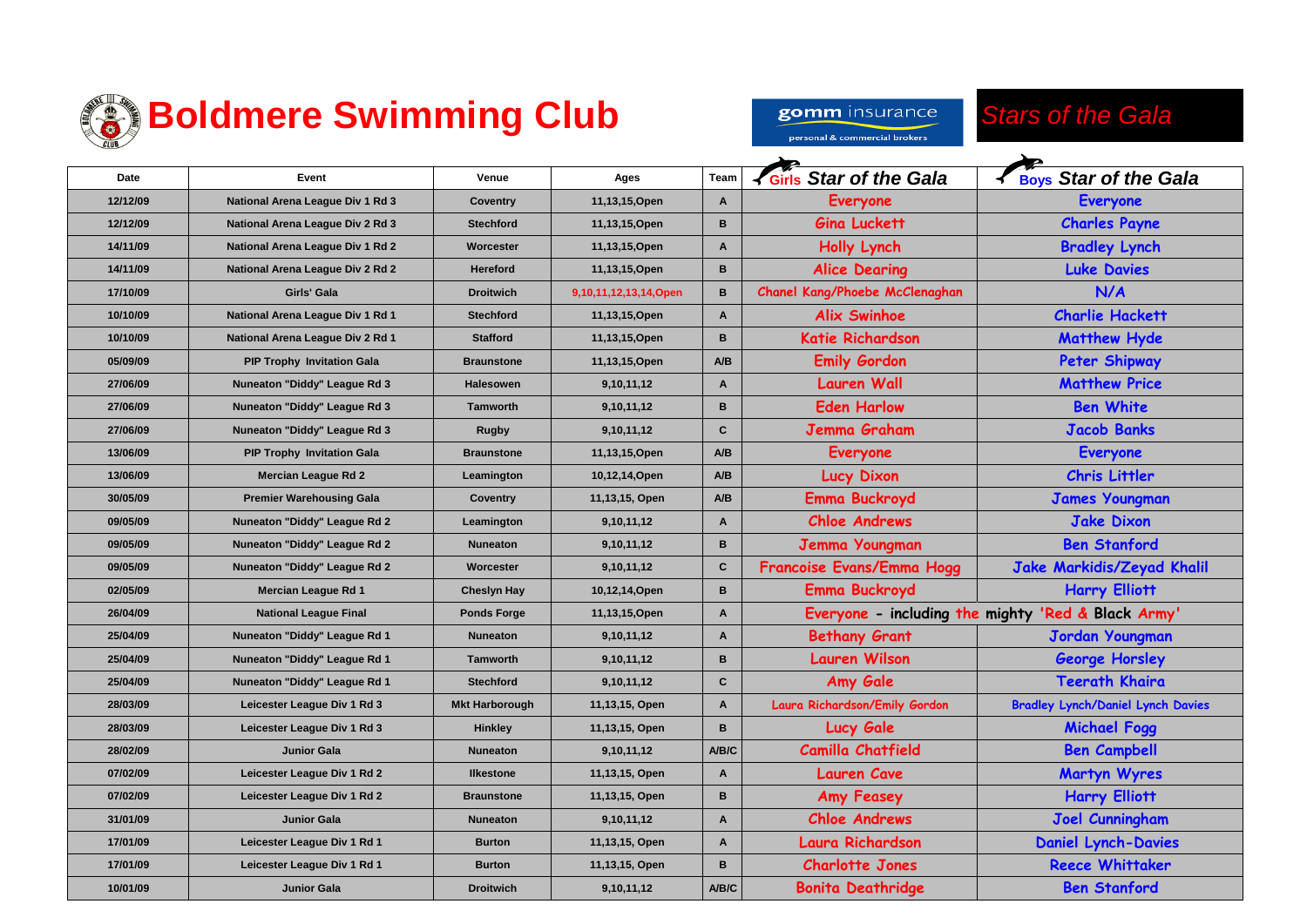

gomm insurance

#### *Stars of the Gala*

personal & commercial brokers

| Date     | Event                               | Venue              | Ages           | <b>Team</b>   | <b>K</b> Girls Star of the Gala | <b>Boys Star of the Gala</b> |
|----------|-------------------------------------|--------------------|----------------|---------------|---------------------------------|------------------------------|
| 13/12/08 | <b>National League Rd 3</b>         | Coventry           | 11,13,15, Open | A             | <b>Everyone</b>                 | <b>Everyone</b>              |
| 13/12/08 | <b>National League Rd 3</b>         | <b>Bromsgrove</b>  | 11,13,15, Open | в             | <b>Emma Moreton</b>             | <b>Matthew Hyde</b>          |
| 30/11/08 | <b>National Junior League Final</b> | Liverpool          | 9,10,11,12     | Α             | <b>Margaret Gately</b>          | <b>Jake Dixon</b>            |
| 08/11/08 | <b>National League Rd 2</b>         | <b>Stechford</b>   | 11,13,15, Open | A             | <b>Alix Swinhoe</b>             | <b>Martyn Wyres</b>          |
| 08/11/08 | <b>National League Rd 2</b>         | <b>Droitwich</b>   | 11,13,15, Open | в             | <b>Sarah Kelly</b>              | <b>Peter Shipway</b>         |
| 11/10/08 | National League Rd 1                | Leamington         | 11,13,15, Open | Α             | <b>Holly Lynch</b>              | <b>Jake Dixon</b>            |
| 11/10/08 | National League Rd 1                | <b>Bromsgrove</b>  | 11,13,15, Open | B             | <b>Jo Luckett</b>               | <b>Bradley Lynch</b>         |
| 05/10/08 | National Jr League Semi Final (S)   | Aylesbury          | 9,10,11,12     | A             | <b>Margaret Gately</b>          | <b>Charlie Hackett</b>       |
| 08/09/08 | <b>Paralympic Games</b>             | <b>Beijing</b>     | Open           | VZ<br>$Z\sim$ | <b>Eleanor Simmonds</b>         |                              |
| 06/09/08 | <b>PIP Trophy Invitation Gala</b>   | <b>Braunstone</b>  | 11,13,15, Open | A/B           | <b>Margaret Gately</b>          | <b>Luke Robinson</b>         |
| 12/07/08 | Mercian League Rd 3                 | Wombourne          | 10,12,14,Open  | A             | <b>Charlotte Dixon</b>          | <b>Daniel Lynch-Davies</b>   |
| 28/06/08 | Nuneaton "Diddy" League Rd 3        | Leamington         | 9,10,11,12     | Α             | <b>Emma Smith</b>               | <b>Jordan Youngman</b>       |
| 28/06/08 | Nuneaton "Diddy" League Rd 3        | <b>Stechford</b>   | 9,10,11,12     | В             | <b>Alex Dolan</b>               | Peter Shipway                |
| 28/06/08 | Nuneaton "Diddy" League Rd 3        | <b>Tamworth</b>    | 9,10,11,12     | C             | <b>Jenny Nutt</b>               | <b>Oliver Cash</b>           |
| 07/06/08 | <b>Lichfield Friendly Gala</b>      | <b>Cheslyn Hay</b> | 10,11,14, Open | <b>Black</b>  | <b>Everyone</b>                 | Everyone (incl.dads!)        |
| 07/06/08 | <b>Lichfield Friendly Gala</b>      | <b>Cheslyn Hay</b> | 10,11,14,Open  | Red           | <b>Everyone</b>                 | Everyone (incl.dads!)        |
| 07/06/08 | Mercian League Rd 2                 | <b>Nuneaton</b>    | 10,12,14, Open | A             | <b>Charlotte Smith</b>          | <b>Matthew Gannon</b>        |
| 25/05/08 | <b>Premier Warehousing Gala</b>     | Coventry           | 11,13,15, Open | A/B           | <b>Ellie West</b>               | <b>Luke Robinson</b>         |
| 10/05/08 | Nuneaton "Diddy" League Rd 2        | <b>Stechford</b>   | 9,10,11,12     | $\mathbf{A}$  | <b>Alice Dearing</b>            | <b>Luke Davies</b>           |
| 10/05/08 | Nuneaton "Diddy" League Rd 2        | Rugby              | 9,10,11,12     | В             | Amy Gale                        | <b>Matthew Gannon</b>        |
| 10/05/08 | Nuneaton "Diddy" League Rd 2        | <b>Tamworth</b>    | 9,10,11,12     | C             | <b>Zoe Newman</b>               | <b>James Lynch-Davies</b>    |
| 26/04/08 | Mercian League Rd 1                 | <b>Bromsgrove</b>  | 10,12,14,Open  | A             | <b>Morgan Harlow</b>            | <b>Declan Nash</b>           |
| 12/04/08 | Nuneaton "Diddy" League Rd 1        | Halesowen          | 9,10,11,12     | $\mathbf{A}$  | <b>Bethany Grant</b>            | Dan Curwen                   |
| 12/04/08 | Nuneaton "Diddy" League Rd 1        | Nuneaton           | 9,10,11,12     | в             | <b>Rachel Wilson</b>            | <b>Steven Wilson</b>         |
| 12/04/08 | Nuneaton "Diddy" League Rd 1        | <b>Rugby</b>       | 9,10,11,12     | C             | Laura Kain                      | <b>John Curtis</b>           |
| 01/03/08 | Leicester League Div 1 Rd 3         | <b>Braunstone</b>  | 11,13,15, Open | A             | Hannah O'Brien                  | <b>Matt Bateman</b>          |
| 01/03/08 | Leicester League Div 1 Rd 3         | Loughborough       | 11,13,15, Open | В             | <b>Ellie West</b>               | <b>Peter Shipway</b>         |
| 09/02/08 | Leicester League Div 1 Rd 2         | <b>Braunstone</b>  | 11,13,15, Open | A             | <b>Caitlin Meade</b>            | <b>Joey Stanger</b>          |
| 09/02/08 | Leicester League Div 1 Rd 2         | <b>Braunstone</b>  | 11,13,15, Open | В             | <b>Lucy Gale</b>                | <b>Joshua Winnicott</b>      |
| 12/01/08 | Leicester League Div 1 Rd 1         | <b>Burton</b>      | 11,13,15, Open | Α             | <b>Verity Pratt</b>             | <b>Adam Kelly</b>            |
| 12/01/08 | Leicester League Div 1 Rd 1         | <b>Burton</b>      | 11,13,15, Open | В             | <b>Emma Buckroyd</b>            | <b>Charlie Hackett</b>       |
|          |                                     |                    |                |               |                                 |                              |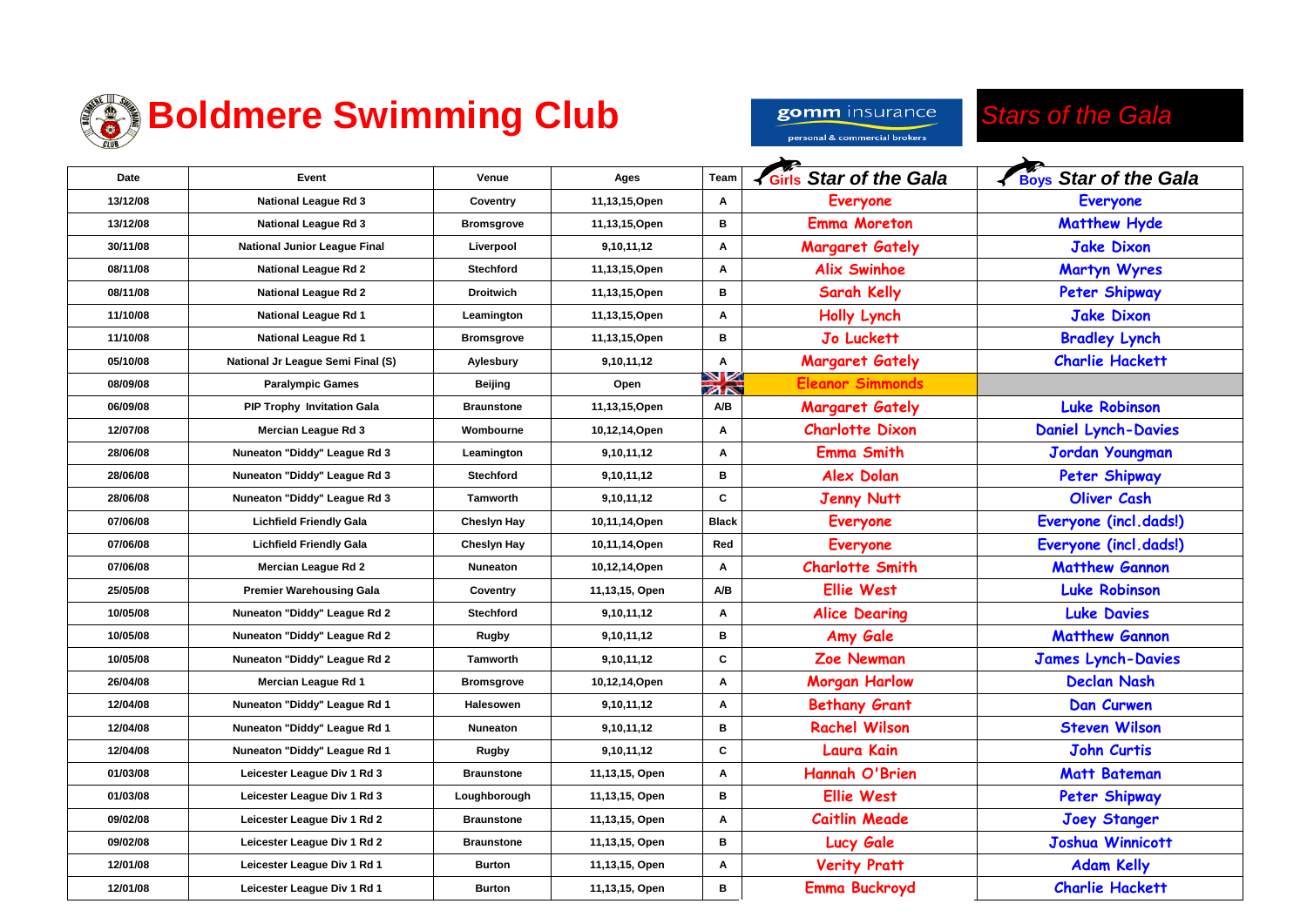

 $\Gamma$ 

### *S* Boldmere Swimming Club

*Stars of the Gala* gomm insurance personal & commercial brokers

| Date     | Event                              | Venue                 | Ages           | <b>Team</b> | <b>K</b> Girls Star of the Gala          | Boys Star of the Gala           |
|----------|------------------------------------|-----------------------|----------------|-------------|------------------------------------------|---------------------------------|
| 08/12/07 | Speedo League Rd 3                 | <b>Coventry</b>       | 11,13,15, Open | A           | <b>Emma Smith</b>                        | <b>Sebastian Bukowski</b>       |
| 08/12/07 | Speedo League Rd 3                 | Wombourne             | 11,13,15, Open | B           | <b>Jo Luckett</b>                        | <b>Luke Robinson</b>            |
| 10/11/07 | Speedo League Rd 2                 | <b>Stechford</b>      | 11,13,15, Open | A           | <b>Caitlin Horsley</b>                   | <b>Matthew Hyde</b>             |
| 10/11/07 | Speedo League Rd 2                 | Derby                 | 11,13,15, Open | B           | <b>Charlotte Jones</b>                   | <b>David Carty</b>              |
| 13/10/07 | Speedo League Rd 1                 | Leamington            | 11,13,15, Open | A           | Holly Lynch                              | <b>Philip Hewitt</b>            |
| 13/10/07 | Speedo League Rd 1                 | <b>Bromsgrove</b>     | 11,13,15, Open | B           | <b>Gina Luckett</b>                      | <b>Louis Yates</b>              |
| 07/10/07 | <b>Diddy League Northern Final</b> | Harrogate             | 9,10,11,12     | A           | <b>Everyone</b>                          | <b>Everyone</b>                 |
| 08/09/07 | Nuneaton "Diddy" League Final      | Wolverhampton         | 9,10,11,12     | A           | Kristie Hackett                          | <b>Jake Dixon</b>               |
| 23/06/07 | Nuneaton "Diddy" League Rd 3       | <b>Halesowen</b>      | 9,10,11,12     | A           | Kristie Hackett/Givenchy Sneekes         | Callum Kyffin/Jordan Youngman   |
| 23/06/07 | Nuneaton "Diddy" League Rd 3       | <b>Droitwich</b>      | 9,10,11,12     | В           | <b>Charlotte Dixon/Penny Whittingham</b> | <b>Matthew Quill/Dale Joyce</b> |
| 12/05/07 | Nuneaton "Diddy" League Rd 2       | <b>Solihull</b>       | 9,10,11,12     | A           | Penny Whittingham                        | <b>Elliott Walker</b>           |
| 12/05/07 | Nuneaton "Diddy" League Rd 2       | Wombourne             | 9,10,11,12     | B           | <b>Kirsty Pratt</b>                      | Oliver Cull                     |
| 21/04/07 | Nuneaton "Diddy" League Rd 1       | Walsall               | 9,10,11,12     | A           | <b>Everyone</b>                          | <b>Everyone</b>                 |
| 21/04/07 | Nuneaton "Diddy" League Rd 1       | Wolverhampton         | 9,10,11,12     | B           | Amelia Duffield                          | <b>Matthew Gannon</b>           |
| 03/03/07 | Leicester League Div 1 Rd 3        | <b>Braunstone</b>     | 11,13,15, Open | A           | 2                                        | ?                               |
| 03/03/07 | Leicester League Div 1 Rd 3        | Loughborough          | 11,13,15, Open | B           | $\mathbf{P}$                             | ?                               |
| 03/02/07 | Leicester League Div 1 Rd 2        | Loughborough          | 11,13,15, Open | A           | <b>Alix Swinhoe</b>                      | <b>Martin Wyres</b>             |
| 03/02/07 | Leicester League Div 1 Rd 2        | <b>Mkt Harborough</b> | 11,13,15, Open | B           | <b>Gina Luckett</b>                      | <b>William Whiting</b>          |
| 14/01/07 | Speedo Div 3 Swim-off Final        | <b>Stechford</b>      | 11,13,15, Open | B           | Ellie West / Emily Willetts              | <b>Philip Hewitt</b>            |
| 13/01/07 | Leicester League Div 1 Rd 1        | <b>Mkt Harborough</b> | 11,13,15, Open | A           | <b>Lucy Dixon</b>                        | Peter Shipway                   |
| 13/01/07 | Leicester League Div 1 Rd 1        | <b>Ilkestone</b>      | 11,13,15, Open | B           | <b>Jenny Fowler</b>                      | <b>Andrew Jennings</b>          |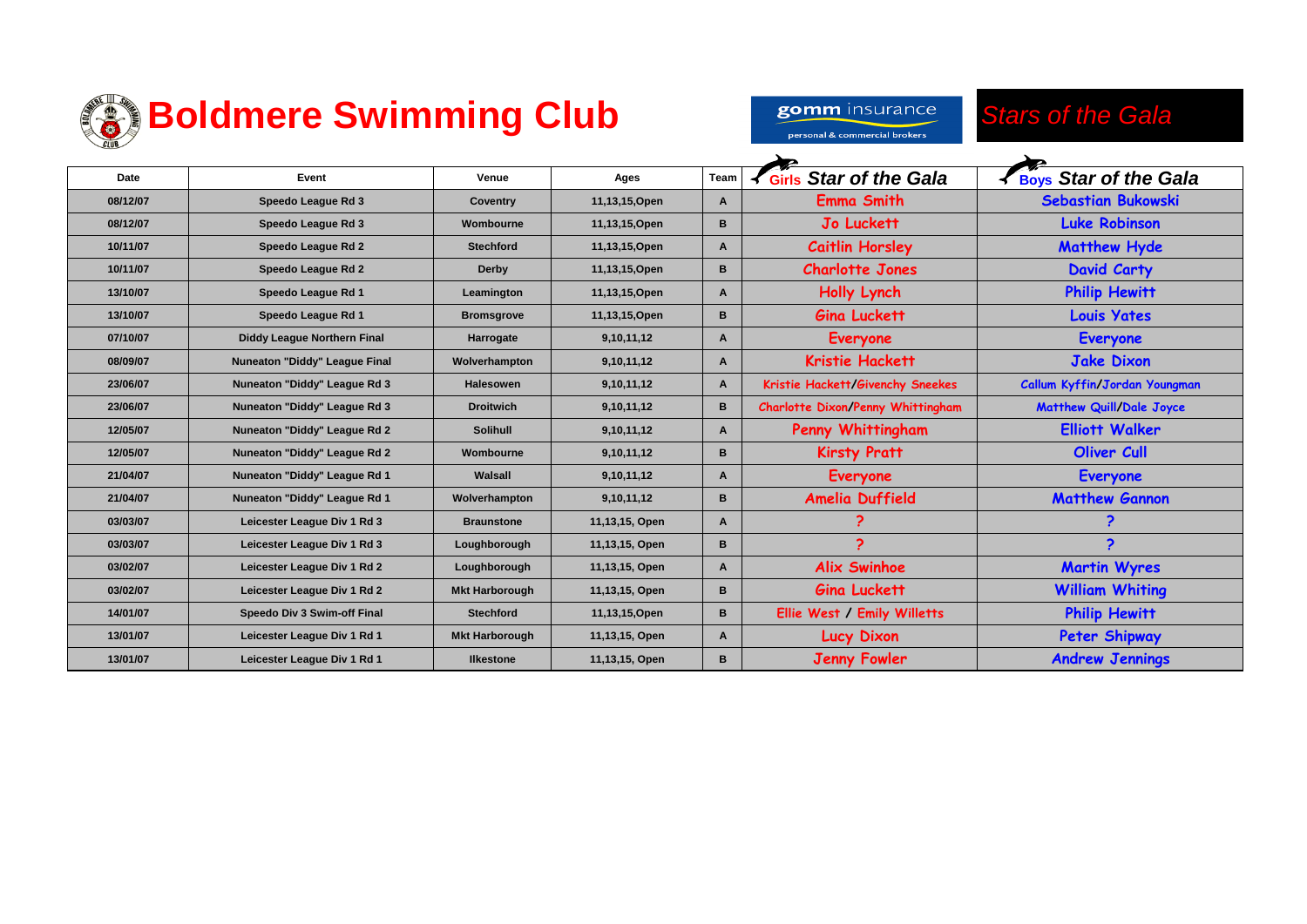

gomm insurance personal & commercial brokers

#### *Stars of the Gala*

| Date     | Event                           | Venue                 | Ages                      | Team | <b>KGirls Star of the Gala</b>        | <b>Boys Star of the Gala</b> |
|----------|---------------------------------|-----------------------|---------------------------|------|---------------------------------------|------------------------------|
| 09/12/06 | Speedo League Rd 3              | Coventry              | 11,13,15,Open             | Α    | <b>Nicola Edwards</b>                 | <b>Louis Yates</b>           |
| 09/12/06 | Speedo League Rd 3              | <b>Market Drayton</b> | 11,13,15, Open            | в    | <b>Rhea Need</b>                      | Jordan Youngman              |
| 12/11/06 | Speedo League Rd 2              | Coventry              | 11,13,15, Open            | A    | <b>Verity Pratt</b>                   | <b>Mohammed Ahmed</b>        |
| 12/11/06 | Speedo League Rd 2              | <b>Clay Cross</b>     | 11,13,15, Open            | в    | <b>Joanna Luckett</b>                 | <b>Tom Buckroyd</b>          |
| 14/10/06 | Speedo League Rd 1              | Worcester             | 11,13,15, Open            | Α    | Naryman Ahmed                         | <b>Karol Bukowski</b>        |
| 14/10/06 | Speedo League Rd 1              | Chesiyn Hay           | 11,13,15, Open            | в    | Nicola Bagwan                         | <b>Joey Stanger</b>          |
| 23/09/06 | <b>Lichfield Trophy Gala</b>    | Lichfield             | 9,10,11,12,13,14, 15,Open | A/B  | Sebastian Bukowski                    | <b>Caitlin Meade</b>         |
| 16/09/06 | Speedo Warm-up Gala             | <b>Rugby</b>          | 11,13,15, Open            | A/B  | N/A                                   | N/A                          |
| 09/09/06 | Nuneaton "Diddy" League Final   | Wolverhampton         | 9,10,11,12                | A    | <b>Everyone</b>                       | <b>Everyone</b>              |
| 17/06/06 | Nuneaton "Diddy" League Rd 3    | Walsall               | 9,10,11,12                | Α    | <b>Jenny Fowler</b>                   | <b>David Carty</b>           |
| 17/06/06 | Nuneaton "Diddy" League Rd 3    | <b>Stechford</b>      | 9,10,11,12                | в    | <b>Everyone</b>                       | <b>Everyone</b>              |
| 27/05/06 | <b>Premier Warehousing Gala</b> | Coventry              | 11,13,15, Open            | A/B  | <b>Victoria Black</b>                 | <b>Luke Robinson</b>         |
| 13/05/06 | Nuneaton "Diddy" League Rd 2    | Halesowen             | 9,10,11,12                | Α    | <b>Alix Swinhoe</b>                   | Jordan Youngman              |
| 13/05/06 | Nuneaton "Diddy" League Rd 2    | <b>Stechford</b>      | 9,10,11,12                | в    | <b>Gemma Kain</b>                     | <b>Steven Wilson</b>         |
| 08/04/06 | Nuneaton "Diddy" League Rd 1    | Wyndley               | 9,10,11,12                | A    | <b>Charlotte Dixon</b>                | <b>Philip Hewitt</b>         |
| 08/04/06 | Nuneaton "Diddy" League Rd 1    | Nuneaton              | 9,10,11,12                | в    | <b>Elise Robinson</b>                 | <b>George Wilson</b>         |
| 01/04/06 | <b>Junior Gala</b>              | Cheslyn Hay           | 9,10,11,12                | Α    | <b>Katie Richardson</b>               | <b>Luke Davies</b>           |
| 01/04/06 | Junior Gala                     | Chesiyn Hay           | 9,10,11,12                | в    | <b>Charlotte Weston</b>               | <b>William Whiting</b>       |
| 04/03/06 | Leicester League Rd 3           | <b>Braunstone</b>     | 11,13,15, Open            | A    | Sarah Smith                           | <b>Mohammed Ahmed</b>        |
| 04/03/06 | Leicester League Rd 3           | <b>Burton</b>         | 11,13,15, Open            | в    | <b>Everyone</b>                       | <b>Everyone</b>              |
| 18/02/06 | Junior League Trophy Gala       | <b>Stechford</b>      | 9,10,11,12                | A/B  | <b>Sarah Kelly</b>                    | <b>Andrew Quill</b>          |
| 04/02/06 | Leicester League Rd 2           | <b>Braunstone</b>     | 11,13,15, Open            | A    | <b>Hannah Sands</b>                   | <b>Chris Littler</b>         |
| 04/02/06 | Leicester League Rd 2           | <b>Ilkestone</b>      | 11,13,15, Open            | в    | Sophie McClenaghan                    | <b>Daniel Owen</b>           |
| 21/01/06 | <b>Friendly Gala</b>            | Shepshed              | 9,11,13,15, Open          | A/B  | <b>Anabelle Richards</b>              | Tom Pratt/Rob Cash           |
| 14/01/06 | Leicester League Rd 1           | <b>Burton</b>         | 11,13,15, Open            | Α    | <b>Charlotte Dixon/Victoria Black</b> | <b>Louis Yates</b>           |
| 14/01/06 | Leicester League Rd 1           | <b>Ilkestone</b>      | 11,13,15, Open            | в    | <b>Hannah Shortland</b>               | <b>Jack Wishart</b>          |